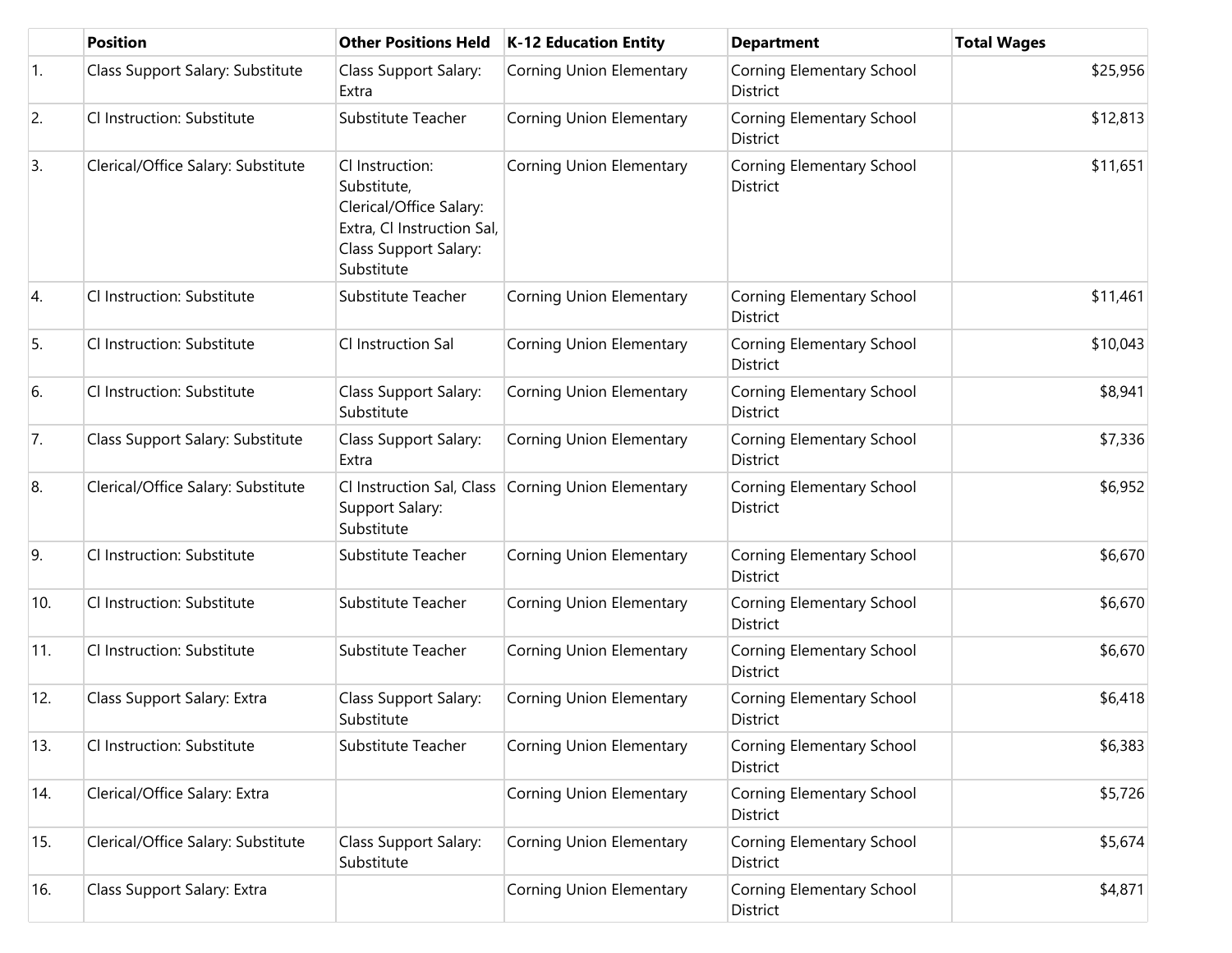| 17. | Class Support Salary: Extra        |                                                              | <b>Corning Union Elementary</b> | Corning Elementary School<br>District | \$4,512 |
|-----|------------------------------------|--------------------------------------------------------------|---------------------------------|---------------------------------------|---------|
| 18. | Cl Instruction: Substitute         | Substitute Teacher                                           | Corning Union Elementary        | Corning Elementary School<br>District | \$4,198 |
| 19. | Class Support Salary: Extra        |                                                              | Corning Union Elementary        | Corning Elementary School<br>District | \$3,363 |
| 20. | Cl Instruction: Substitute         | Cl Instruction Sal                                           | Corning Union Elementary        | Corning Elementary School<br>District | \$2,633 |
| 21. | Clerical/Office Salary: Substitute |                                                              | <b>Corning Union Elementary</b> | Corning Elementary School<br>District | \$2,544 |
| 22. | Cl Instruction: Substitute         |                                                              | Corning Union Elementary        | Corning Elementary School<br>District | \$2,197 |
| 23. | Cl Instruction: Substitute         | Substitute Teacher                                           | Corning Union Elementary        | Corning Elementary School<br>District | \$1,898 |
| 24. | Class Support Salary: Substitute   | Cl Instruction Sal,<br>Clerical/Office Salary:<br>Substitute | Corning Union Elementary        | Corning Elementary School<br>District | \$1,857 |
| 25. | Cl Instruction: Substitute         | Substitute Teacher                                           | Corning Union Elementary        | Corning Elementary School<br>District | \$1,776 |
| 26. | Cl Instruction Sal                 | Cl Instruction:<br>Substitute                                | Corning Union Elementary        | Corning Elementary School<br>District | \$1,602 |
| 27. | Clerical/Office Salary: Substitute |                                                              | Corning Union Elementary        | Corning Elementary School<br>District | \$1,556 |
| 28. | Cl Instruction: Substitute         |                                                              | Corning Union Elementary        | Corning Elementary School<br>District | \$1,169 |
| 29. | Class Support Salary: Extra        | Vacation, Bus Driver                                         | Corning Union Elementary        | Corning Elementary School<br>District | \$578   |
| 30. | Cl Instruction: Substitute         |                                                              | Corning Union Elementary        | Corning Elementary School<br>District | \$575   |
| 31. | Cl Instruction: Substitute         |                                                              | <b>Corning Union Elementary</b> | Corning Elementary School<br>District | \$568   |
| 32. | Class Support Salary: Substitute   |                                                              | Corning Union Elementary        | Corning Elementary School<br>District | \$431   |
| 33. | Cl Instruction: Substitute         |                                                              | Corning Union Elementary        | Corning Elementary School<br>District | \$139   |
| 34. | Cl Instruction: Substitute         |                                                              | Corning Union Elementary        | Corning Elementary School<br>District | \$115   |